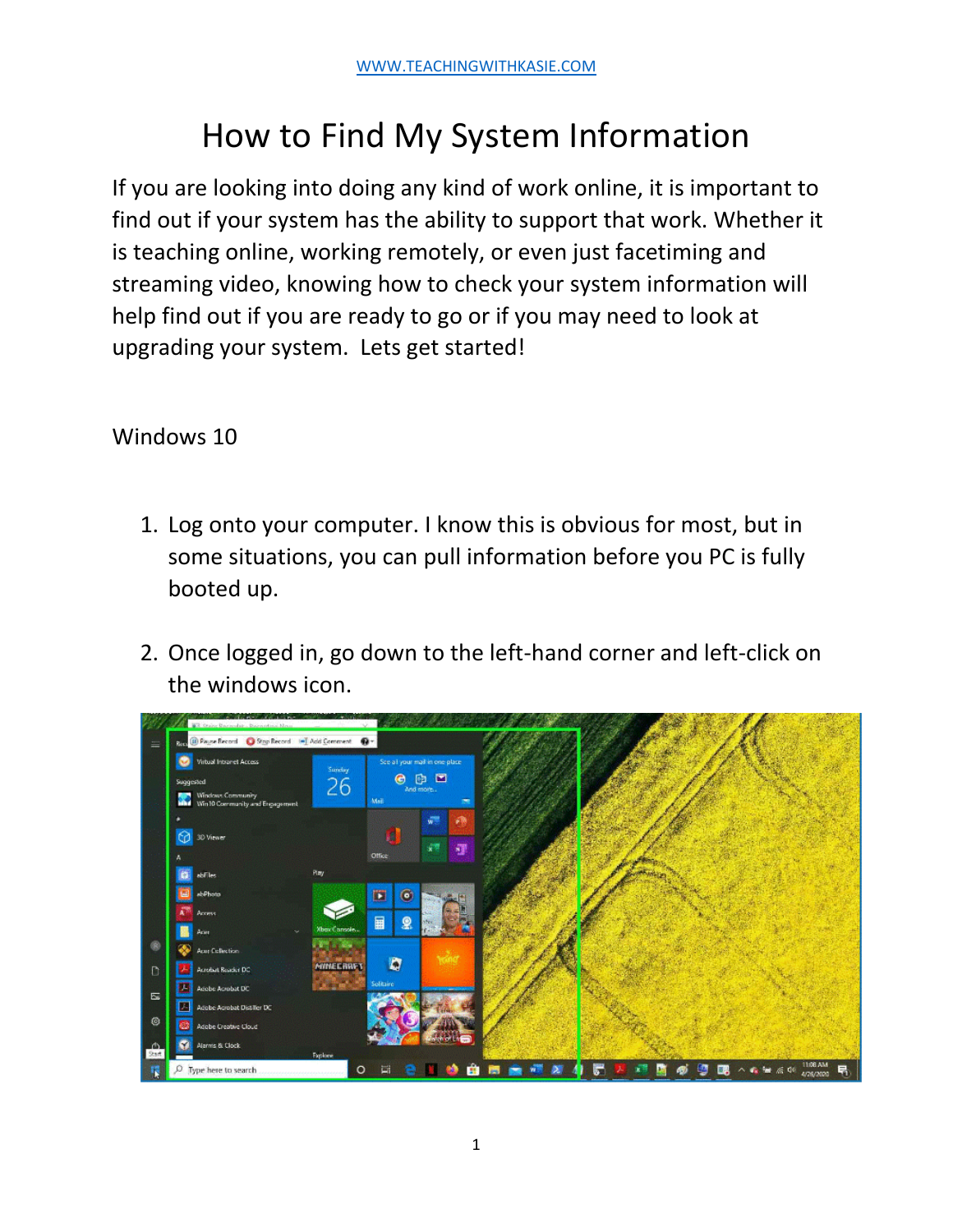3. Type "system information". This will populate the Cortana search bar if you have it enabled.

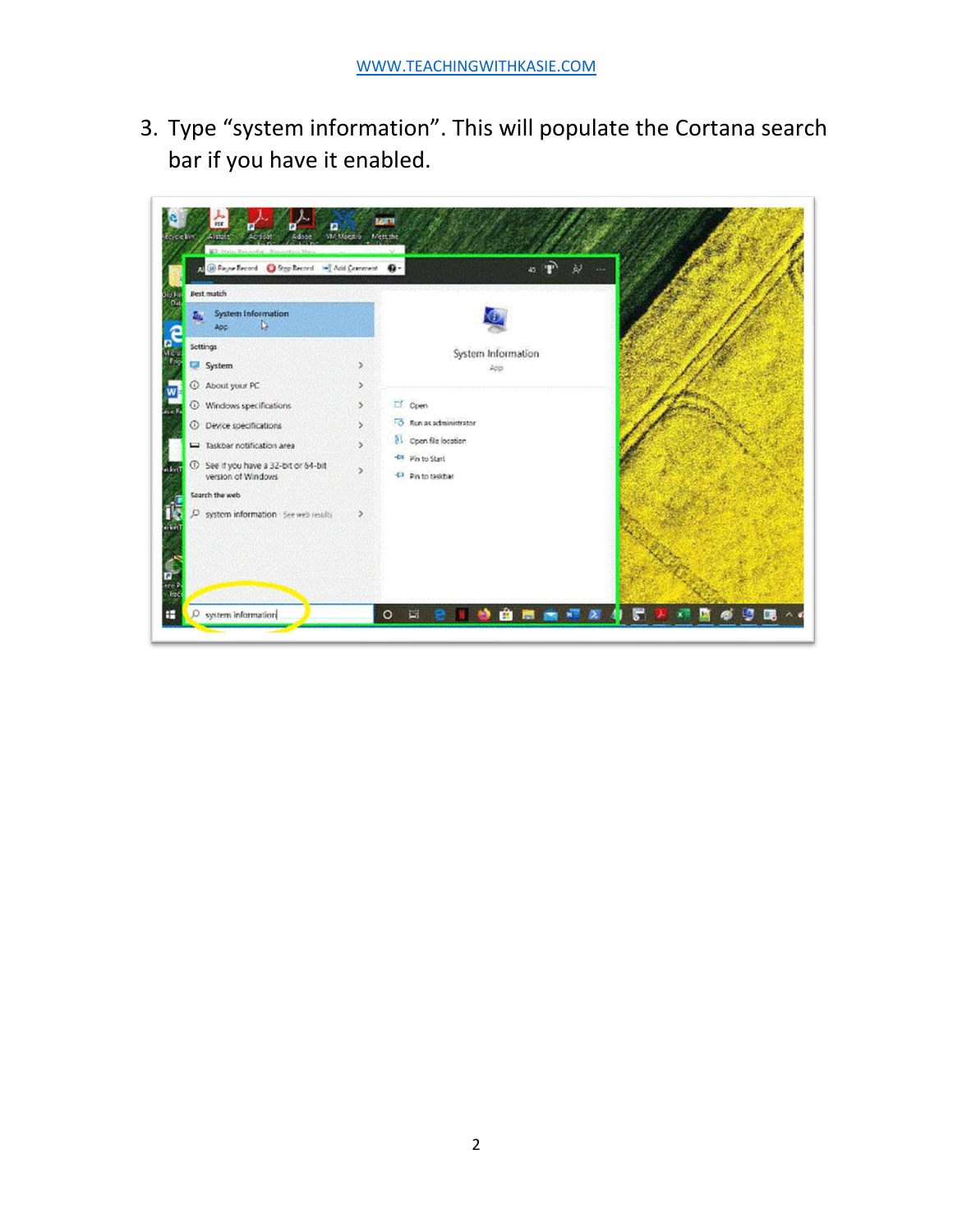4. Left-click on System Information.



## The System Information screen will appear.

| System Summary         | Item                        | Value                                                                       |  |
|------------------------|-----------------------------|-----------------------------------------------------------------------------|--|
| E-Hardware Resources   | OS Name                     | Microsoft Windows 10 Home                                                   |  |
| E- Components          | Version                     | 10.0.18362 Build 18362                                                      |  |
| E-Software Environment | Other OS Description        | Not Available                                                               |  |
|                        | OS Manufacturer             | Microsoft Corporation                                                       |  |
|                        | System Name                 | LAPTOP-IOE5FT5L                                                             |  |
|                        | System Manufacturer         | Acer                                                                        |  |
|                        | System Model                | Aspire A515-51                                                              |  |
|                        | System Type                 | x64-based PC                                                                |  |
|                        | System SKU                  | 000000000000000                                                             |  |
|                        | Processor                   | Intel(R) Core(TM) i5-7200U CPU @ 2.50GHz, 2712 Mhz, 2 Core(s), 4 Logical Pr |  |
|                        | <b>BIOS Version/Date</b>    | Insyde Corp. V1.10, 8/22/2017                                               |  |
|                        | SMBIOS Version              | 3.0                                                                         |  |
|                        | Embedded Controller Version | 1.09                                                                        |  |
|                        | <b>BIOS Mode</b>            | UEFI                                                                        |  |
|                        | BaseBoard Manufacturer      | KBL                                                                         |  |
|                        | BaseBoard Product           | Charmander KL                                                               |  |
|                        | BaseBoard Version           | V1.10                                                                       |  |
|                        | Platform Role               | Mobile                                                                      |  |
|                        | Secure Boot State           | On                                                                          |  |
|                        | PCR7 Configuration          | Elevation Required to View                                                  |  |
|                        | Windows Directory           | C:\WINDOWS                                                                  |  |
|                        | System Directory            | C:\WINDOWS\system32                                                         |  |
|                        | <b>Boot Device</b>          | \Device\HarddiskVolume1                                                     |  |
|                        | Locale                      | <b>United States</b>                                                        |  |
|                        | Hardware Abstraction Laver  | Varcion - "10.0 18362 752"                                                  |  |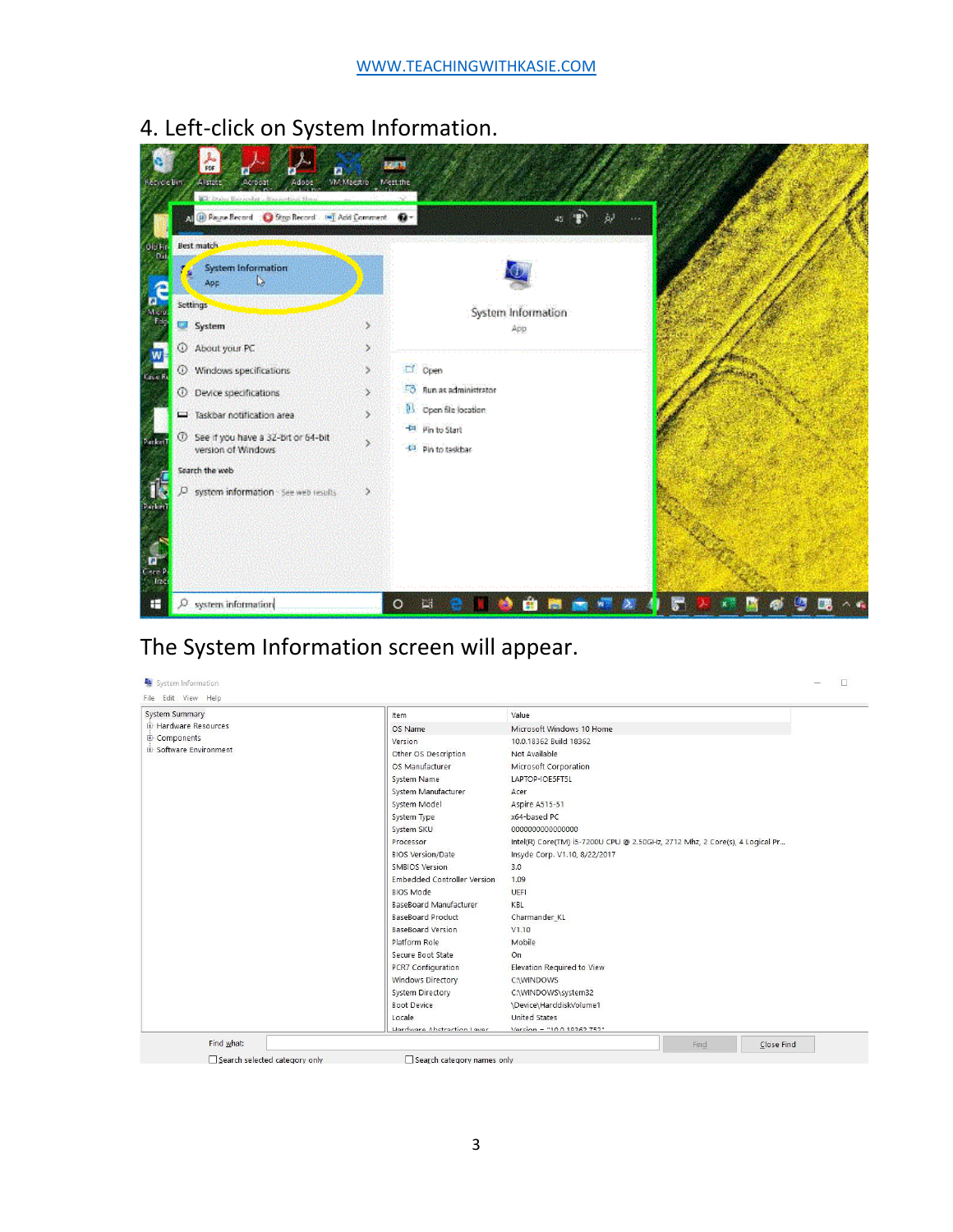4. Once the System Information window appears, look for **OS Name**. Next to it displays the Operating System you are using.

| System Summary         | Item                        | Value                                                                       |
|------------------------|-----------------------------|-----------------------------------------------------------------------------|
| E-Hardware Resources   | OS Name                     | Microsoft Windows 10 Home                                                   |
| Components             | Version                     | 10.0.18362 Build 18362                                                      |
| E-Software Environment | Other OS Description        | Not Available                                                               |
|                        | OS Manufacturer             | Microsoft Corporation                                                       |
|                        | System Name                 | LAPTOP-IOE5FT5L                                                             |
|                        | System Manufacturer         | Acer                                                                        |
|                        | System Model                | Aspire A515-51                                                              |
|                        | System Type                 | x64-based PC                                                                |
|                        | System SKU                  | 000000000000000                                                             |
|                        | Processor                   | Intel(R) Core(TM) i5-7200U CPU @ 2.50GHz, 2712 Mhz, 2 Core(s), 4 Logical Pr |
|                        | <b>BIOS Version/Date</b>    | Insyde Corp. V1.10, 8/22/2017                                               |
|                        | SMBIOS Version              | 3.0                                                                         |
|                        | Embedded Controller Version | 1.09                                                                        |
|                        | <b>BIOS Mode</b>            | UEFI                                                                        |
|                        | BaseBoard Manufacturer      | KBL                                                                         |
|                        | BaseBoard Product           | Charmander KL                                                               |
|                        | BaseBoard Version           | V1.10                                                                       |
|                        | Platform Role               | Mobile                                                                      |
|                        | Secure Boot State           | On                                                                          |
|                        | PCR7 Configuration          | Elevation Required to View                                                  |
|                        | Windows Directory           | C:\WINDOWS                                                                  |
|                        | System Directory            | C:\WINDOWS\system32                                                         |
|                        | Boot Device                 | \Device\HarddiskVolume1                                                     |
|                        | Locale                      | <b>United States</b>                                                        |
|                        | Hardware Abstraction Laver  | Varcion - "10.0 18362 752"                                                  |

5. Next go down to Processor. Next to it you will find the type of processor your PC/Laptop is running.

| System Summary         | Item                        | Value                                                                       |  |
|------------------------|-----------------------------|-----------------------------------------------------------------------------|--|
| E Hardware Resources   | OS Name                     | Microsoft Windows 10 Home                                                   |  |
| E- Components          | Version                     | 10.0.18362 Build 18362                                                      |  |
| E-Software Environment | Other OS Description        | Not Available                                                               |  |
|                        | OS Manufacturer             | Microsoft Corporation                                                       |  |
|                        | System Name                 | LAPTOP-IOE5FT5L                                                             |  |
|                        | System Manufacturer         | Acer                                                                        |  |
|                        | System Model                | Aspire A515-51                                                              |  |
|                        | System Type                 | x64-based po                                                                |  |
|                        | System SKU                  | Co0000000000000                                                             |  |
|                        | Processor                   | Intel(R) Core(TM) i5-7200U CPU @ 2.50GHz, 2712 Mhz, 2 Core(s), 4 Logical Pr |  |
|                        | <b>BIOS Version/Date</b>    | mayde Corp. V1.10, 8/22/2017                                                |  |
|                        | SMBIOS Version              | 3,0                                                                         |  |
|                        | Embedded Controller Version | 1.09                                                                        |  |
|                        | <b>BIOS Mode</b>            | UEFI                                                                        |  |
|                        | BaseBoard Manufacturer      | KBL                                                                         |  |
|                        | BaseBoard Product           | Charmander KL                                                               |  |
|                        | <b>BaseBoard Version</b>    | V1.10                                                                       |  |
|                        | Platform Role               | Mobile                                                                      |  |
|                        | Secure Boot State           | On                                                                          |  |
|                        | PCR7 Configuration          | Elevation Required to View                                                  |  |
|                        | Windows Directory           | C:\WINDOWS                                                                  |  |
|                        | System Directory            | C:\WINDOWS\system32                                                         |  |
|                        | <b>Boot Device</b>          | \Device\HarddiskVolume1                                                     |  |
|                        | Locale                      | <b>United States</b>                                                        |  |
|                        | Hardware Abstraction Laver  | Varcion - "10.0 18362 752"                                                  |  |